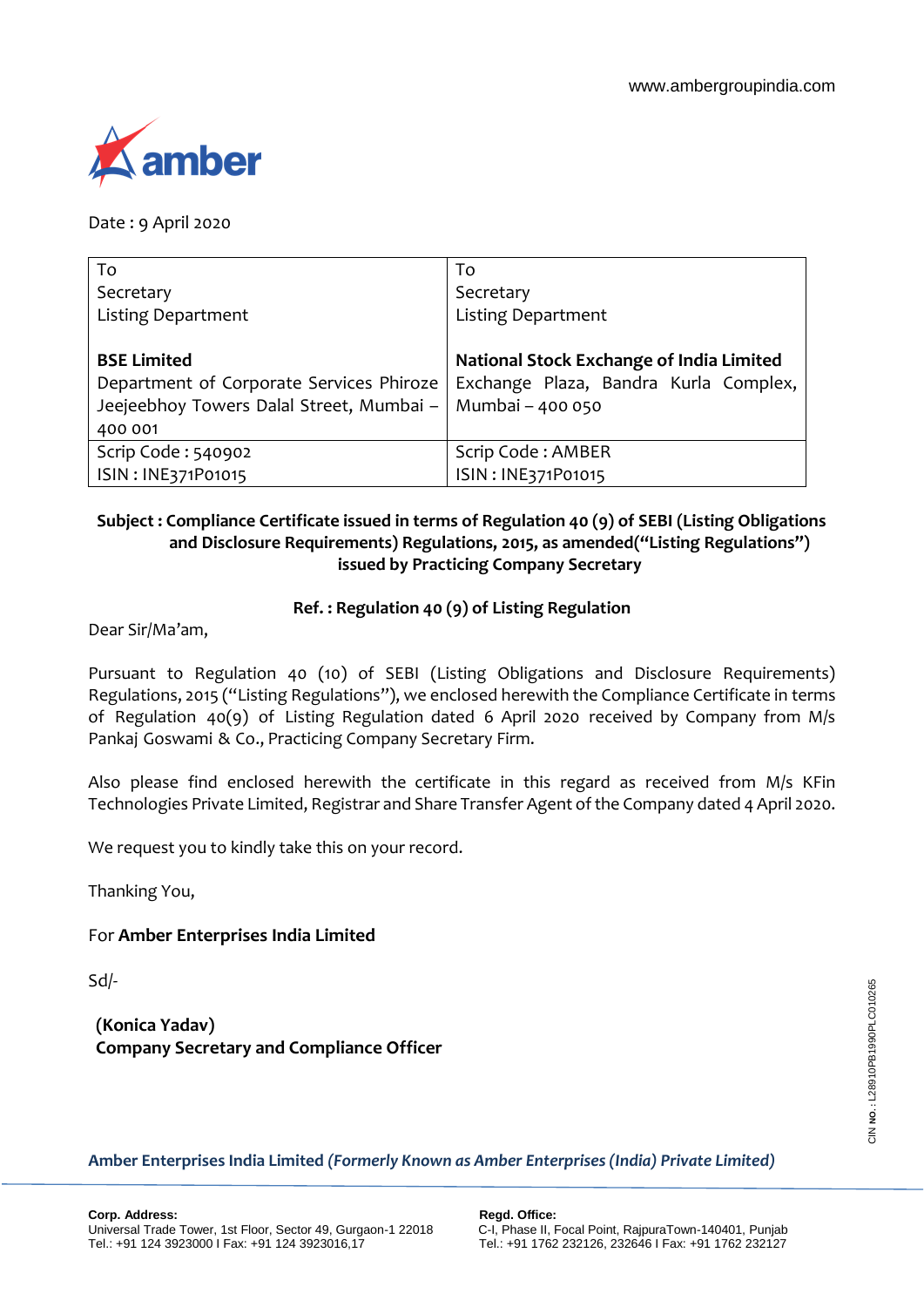## PANKAJ GOSWAMI & CO. **Company Secretaries**

## CERTIFICATE UNDER REGULATION 40(9) OF SEBI (LISTING OBLIGATIONS AND DISCLOSURE REQUIREMENTS) REGULATIONS, 2015

## For the period from 01st October 2019 to 31st March 2020

We have examined all share transfer deeds, Memorandum of Transfers, Registers, files and other documents relating to M/s Amber Enterprises India Limited, maintained by M/s KFIN Technologies Private Limited, pertaining to transfer of the equity shares of the Company for the purpose of issuing a certificate as per the Regulation 40(9) of SEBI (Listing Obligations and Disclosure requirements) Regulations, 2015 and we hereby certify that during the period from 1st October 2019 to 31st March 2020, the Company has issued all certificates within the period stipulated in the SEBI (Listing Obligations and Disclosure requirements) Regulations, 2015 from the date of lodgment for transfers, sub division, consolidation, renewal or exchange of certificates, etc.

> For Pankaj Goswami & Co. **Company Secretaries**

ew.

**LAIPUR** Pankaj Goswami Membership No. - A39043  $C.P. No. - 19360$ **Y SEOF** UDIN: A039043B000146920

Date: 06 April 2020 Place: Jaipur

G-66, Kanak Vrindavan, Gandhi Path West, Jaipur-302021 (Rajasthan)